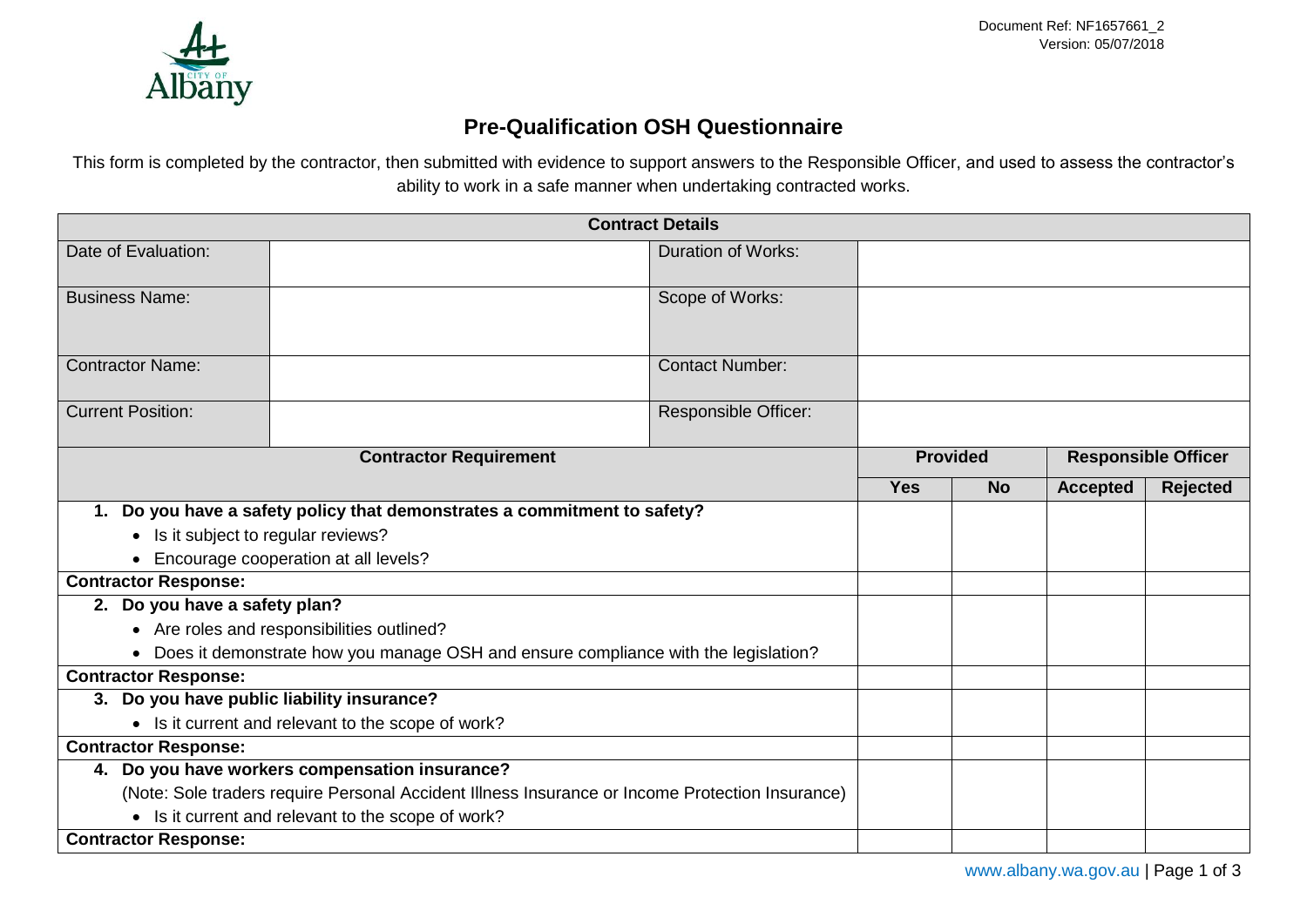| <b>Contract Requirement</b>                                                                 |            | <b>Provided</b> |                 | <b>Responsible Officer</b> |  |
|---------------------------------------------------------------------------------------------|------------|-----------------|-----------------|----------------------------|--|
|                                                                                             | <b>Yes</b> | <b>No</b>       | <b>Accepted</b> | <b>Rejected</b>            |  |
| 5. Have all training qualifications been submitted?                                         |            |                 |                 |                            |  |
| • Are all qualifications current and relevant to the scope of work?                         |            |                 |                 |                            |  |
| • Is there a formal induction training program in place that outlines OSH responsibilities? |            |                 |                 |                            |  |
| <b>Contractor Response:</b>                                                                 |            |                 |                 |                            |  |
| 6. Do you have relevant experience to undertake the scope of works?                         |            |                 |                 |                            |  |
| • How long have you worked in the industry?                                                 |            |                 |                 |                            |  |
| <b>Contractor Response:</b>                                                                 |            |                 |                 |                            |  |
| 7. What is your previous 12 month work history?                                             |            |                 |                 |                            |  |
| • How many workplace incidents occurred?                                                    |            |                 |                 |                            |  |
| • Were there any workplace injuries/workers compensation claims?                            |            |                 |                 |                            |  |
| • Were any incidents reportable to Worksafe?                                                |            |                 |                 |                            |  |
| <b>Contractor Response:</b>                                                                 |            |                 |                 |                            |  |
| 8. Do you have systems in place to identify and manage workplace hazards?                   |            |                 |                 |                            |  |
| • A safety management system that tracks hazard management?                                 |            |                 |                 |                            |  |
| • A workplace inspection program?                                                           |            |                 |                 |                            |  |
| • Hazard report forms?                                                                      |            |                 |                 |                            |  |
| <b>Contractor Response:</b>                                                                 |            |                 |                 |                            |  |
| 9. Do you have SWP's / SWMS / JSA's to manage potential hazards and risks?                  |            |                 |                 |                            |  |
| • Manual tasks, fatigue, working at heights, plant operation etc.?                          |            |                 |                 |                            |  |
| <b>Contractor Response:</b>                                                                 |            |                 |                 |                            |  |
| 10. Is there a formalised process in reference to the reporting of incidents and injuries?  |            |                 |                 |                            |  |
| • An incident and injury management investigation procedure?                                |            |                 |                 |                            |  |
| • An incident and injury management report form?                                            |            |                 |                 |                            |  |
| <b>Contractor Response:</b>                                                                 |            |                 |                 |                            |  |
| 11. Do you have trained first aiders and adequate first aid kits?                           |            |                 |                 |                            |  |
| • Current first aid competency?                                                             |            |                 |                 |                            |  |
| • All first aid kit products present and in date?                                           |            |                 |                 |                            |  |
| <b>Contractor Response:</b>                                                                 |            |                 |                 |                            |  |